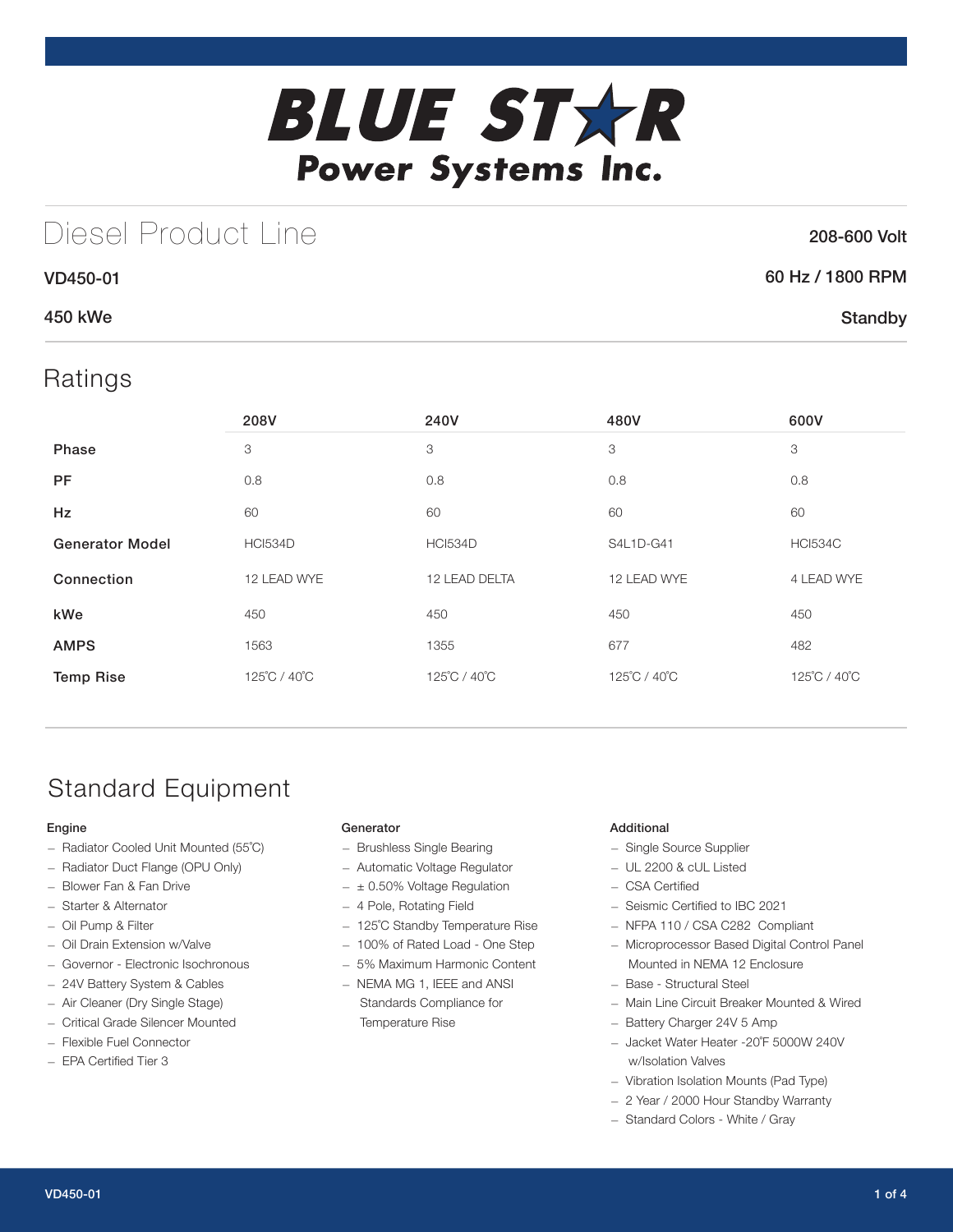450 kWe



## Application Data

| Engine                                                                   |                    |                                      |                                                |
|--------------------------------------------------------------------------|--------------------|--------------------------------------|------------------------------------------------|
| Manufacturer:                                                            | Volvo Penta        | Displacement - Cu. In. (lit):        | 984 (16.1)                                     |
| Model:                                                                   | <b>TAD1650GE</b>   | Bore - in. (cm) x Stroke - in. (cm): | 5.70 $(14.4) \times 6.5$ $(16.5)$              |
| Type:                                                                    | 4-Cycle            | Compression Ratio:                   | 16.5:1                                         |
| Aspiration:                                                              | Turbo Charged, CAC | Rated RPM:                           | 1800                                           |
| <b>Cylinder Arrangement:</b>                                             | 6 Cylinder Inline  | Max HP Stby (kWm):                   | 677 (498)                                      |
| <b>Exhaust System</b>                                                    |                    |                                      | Standby                                        |
| Gas Temp. (Stack): °F (°C)                                               |                    |                                      | 946 (508)                                      |
| Gas Volume at Stack Temp: CFM (m <sup>3</sup> /min)                      |                    |                                      | 3,214(91.0)                                    |
| Maximum Allowable Exhaust Restriction: in. H2O (kPa)                     |                    |                                      | 40.2 (10.0)                                    |
| <b>Cooling System</b>                                                    |                    |                                      |                                                |
| Ambient Capacity of Radiator: °F (°C)                                    |                    |                                      | 131 (55.0)                                     |
| Maximum Allowable Static Pressure on Rad. Exhaust: in. H2O (kPa)         |                    |                                      | 0.50(0.12)                                     |
| Water Pump Flow Rate: GPM (lit/min)                                      |                    |                                      | 122 (461)                                      |
| Heat Rejection to Coolant: BTUM (kW)                                     |                    |                                      | 12,511 (219)                                   |
| Heat Rejection to CAC: BTUM (kW)                                         |                    |                                      | 7,109 (125)                                    |
| Heat Radiated to Ambient: BTUM (kW)                                      |                    |                                      | 8,971 (157)                                    |
| <b>Air Requirements</b>                                                  |                    |                                      |                                                |
| Aspirating: CFM (m <sup>3</sup> /min)                                    |                    |                                      | 1,271 (36.0)                                   |
| Air Flow Required for Rad. Cooled Unit: CFM (m <sup>3</sup> /min)        |                    |                                      | 22,473 (636)                                   |
| Air Flow Required for Heat Exchanger/Rem. Rad. CFM (m <sup>3</sup> /min) |                    |                                      | Consult Factory For Remote Cooled Applications |
| <b>Fuel Consumption</b>                                                  |                    |                                      |                                                |
| At 100% of Power Rating: gal/hr (lit/hr)                                 |                    |                                      | 31.5(119)                                      |
| At 75% of Power Rating: gal/hr (lit/hr)                                  |                    |                                      | 23.9 (90.4)                                    |
| At 50% of Power Rating: gal/hr (lit/hr)                                  |                    |                                      | 16.9 (63.9)                                    |
| <b>Fluids Capacity</b>                                                   |                    |                                      |                                                |
| Total Oil System: gal (lit)                                              |                    |                                      | 12.7(48.0)                                     |
| Engine Jacket Water Capacity: gal (lit)                                  |                    |                                      | 6.34(24.0)                                     |
| System Coolant Capacity: gal (lit)                                       |                    |                                      | 16.1 (61.0)                                    |

Deration Factors: Rated Power is available up to 3,280 ft (1,000 m) at ambient temperatures to 122˚F (50˚C). Consult factory for site conditions above these parameters.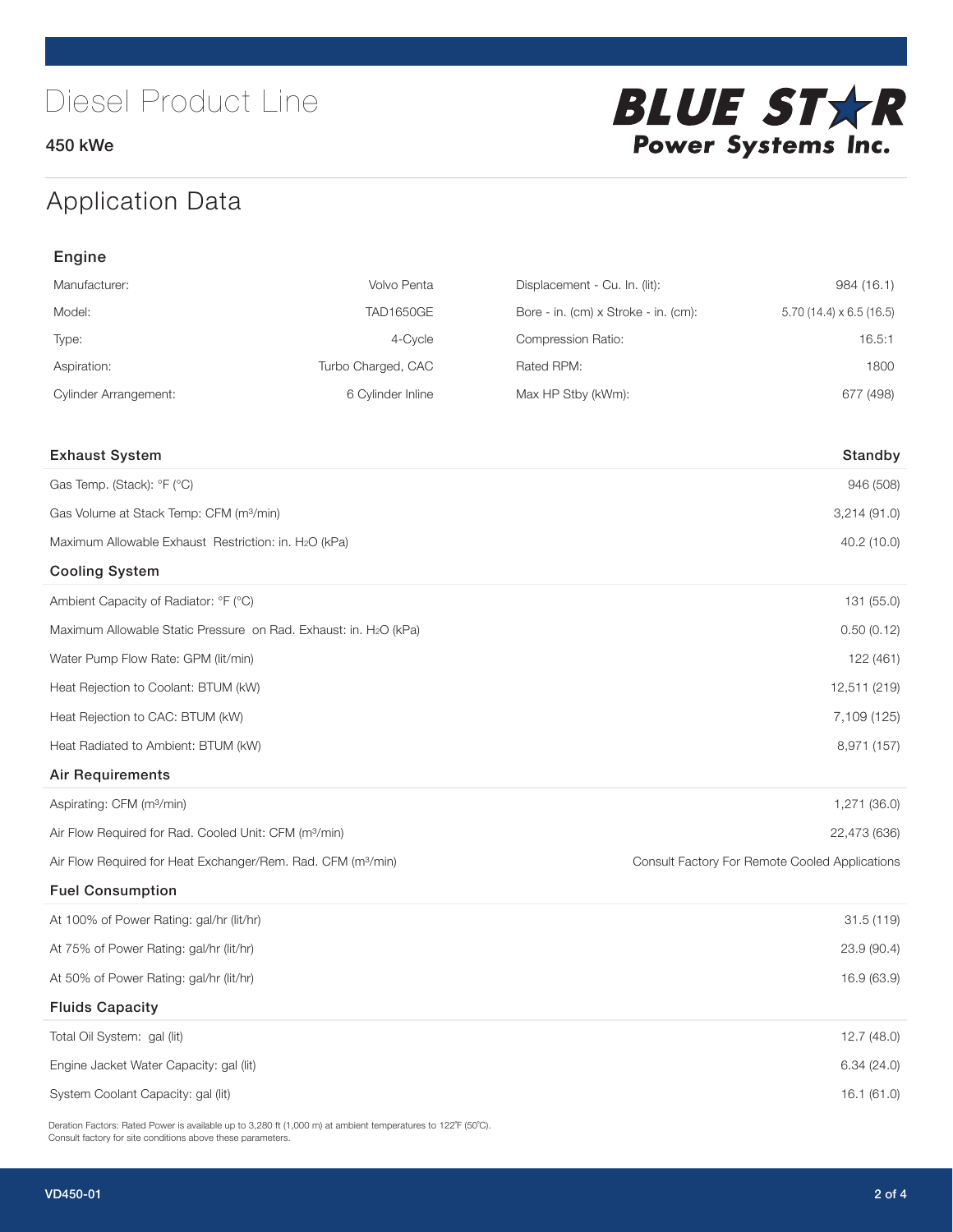# Diesel Product Line

### 450 kWe



STOP MANUAL OPTION AUTO ALARM START

[AUTO]

**BLUE STAR** Power Systems Inc.

Manual Mode Button and Indicator United States and Indicator United States and Indicator United States and Indicator United States and Indicator United States and Indicator United States and Indicator United States and Ind Configurable Button -  $\Box$  Auto Mode Button and Indicator

DIGITAL CONTROL PANEL

Module Display  $\Box$ 

 $\bullet$  $\bullet$  $\bullet$ 

 $\circledcirc$ 

Menu Navigation

Open Generator (Manual Mode Only)

Generator Breaker LED

Stop / Reset Mode Button and Indicator

 $\bullet$  $\overline{\bullet}$ 

 $\sigma$ 

 $\overline{\mathcal{A}}$ 

## DCP7310 Control Panel

#### Standard Features

- Digital Metering
- Engine Parameters
- Generator Protection Functions
- Engine Protection
- CAN Bus (J1939) ECU Communications
- Windows-Based Software
- Multilingual Capability
- Remote Communications to DSE2548 Remote Annunciator
- 8 Programmable Contact Inputs
- 10 Contact Outputs
- RS485 Communicator Interface
- cULus Listed, CE Approved
- Event Recording
- IP 65 rating (with supplied gasket) offers increased resistance to water ingress
- NFPA 110 Level 1 Compatible

## Weights / Dimensions / Sound Data

|            | $L \times W \times H$         | <b>Weight Ibs</b> |
|------------|-------------------------------|-------------------|
| <b>OPU</b> | 140 x 72 x 93 in              | 9,250             |
| Level 1    | 180 x 72 x 103 in             | 10,900            |
| Level 2    | 180 x 72 x 103 in             | 11,000            |
| Level 3    | $225 \times 72 \times 103$ in | 11,400            |
|            |                               |                   |

Please allow 6-12 inches for height of exhaust stack.

|         | No Load  | Full Load |
|---------|----------|-----------|
| OPU     | $90$ dBA | $93$ dBA  |
| Level 1 | 85 dBA   | 88 dBA    |
| Level 2 | 81 dBA   | 83 dBA    |
| Level 3 | 73 dBA   | 75 dBA    |





L Start Button

 $\blacksquare$ 

Close Generator (Manual Mode Only)

Generator Available LED